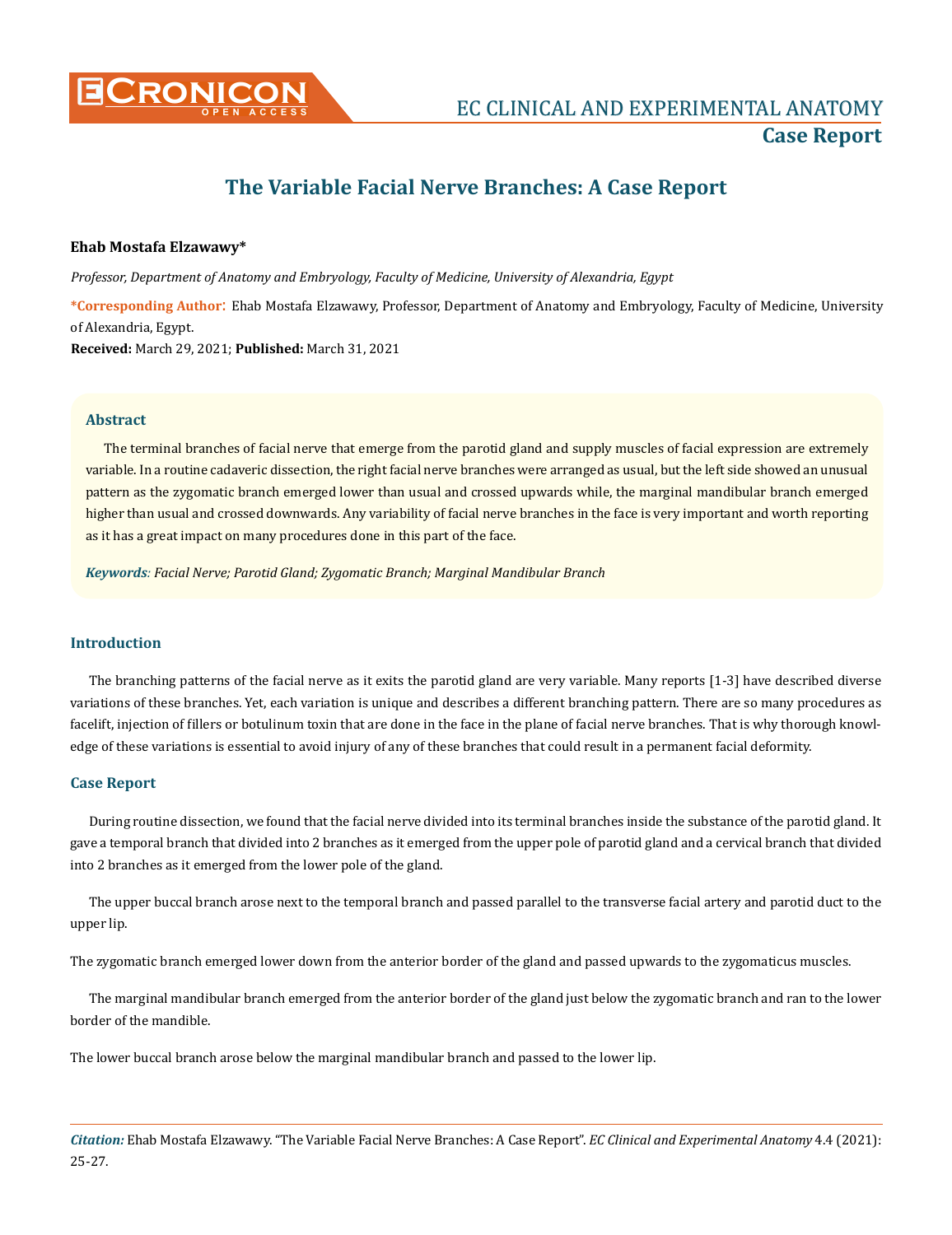

*Figure 1: A photograph of the left side of the face. The branches of the facial nerve can be seen coming out from the parotid gland (P). There are 2 temporal branches (T) coming out from the upper pole of the gland and 2 cervical branches (C) coming out from the lower pole of the gland. The upper buccal branch (BU) emerges from the anterior border of the gland and is running with the transverse facial artery (TF) and parotid duct (PD) to reach the upper lip. The zygomatic branch (Z) is at a lower position and crosses upwards while, the marginal mandibular branch (MM) is at a higher position and crosses downwards. The lower buccal branch (BL) passes superficial to masseter (M) to the lower lip. Note the superficial temporal artery (ST).* 



*Figure 2: A diagrammatic illustration of the case.*

26